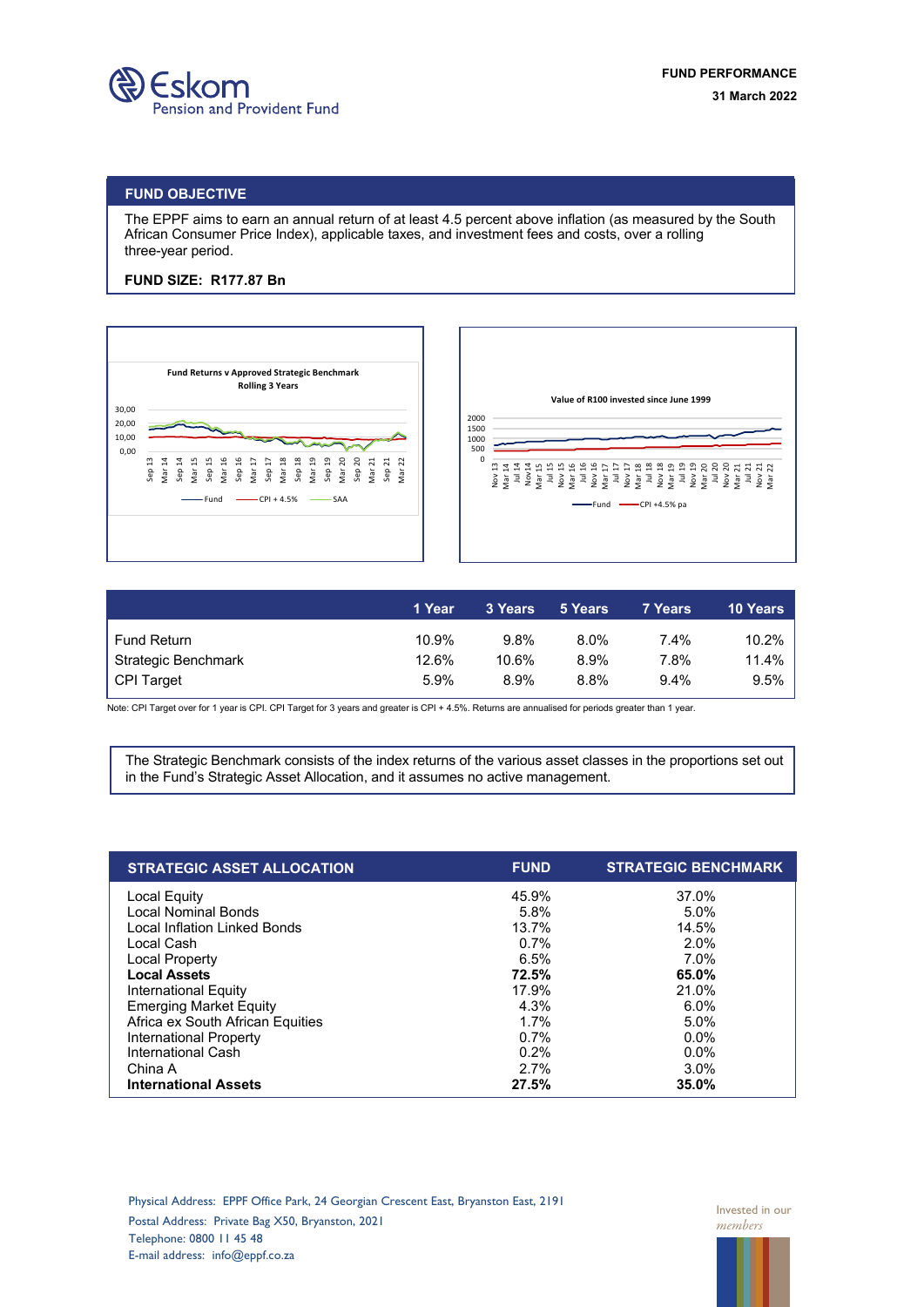

|                       | <b>TOP 10 HOLDING</b>                                                                                                                                                         | <b>ASSET CLASS</b>                                                                                                        | <b>WEIGHT</b>                                                |
|-----------------------|-------------------------------------------------------------------------------------------------------------------------------------------------------------------------------|---------------------------------------------------------------------------------------------------------------------------|--------------------------------------------------------------|
| 2<br>3<br>5<br>6<br>8 | 12050 2.5% 311250<br>12046 2.5% 310346<br><b>PROSUS</b><br>ANGLO AMERICAN PLC<br>NASPERS LIMITED-N SHS<br><b>FIRSTRAND LIMITED</b><br>MTN GROUP LIMITED<br>12038 2.25% 310138 | Inflation Linked Bond<br>Inflation Linked Bond<br>Equity<br>Equity<br>Equity<br>Equity<br>Equity<br>Inflation Linked Bond | 4.8%<br>3.9%<br>2.6%<br>2.3%<br>2.1%<br>1.8%<br>1.8%<br>1.6% |
| 9<br>10               | STANDARD BANK GROUP LIMITED<br>BRITISH AMERICAN TOBACCO PLC                                                                                                                   | Equity<br>Equity                                                                                                          | 1.6%<br>1.5%                                                 |

Source: EPPF, STATPRO

| <b>THREE YEAR RISK METRICS</b> | <b>FUND</b> | <b>STRATEGIC BENCHMARK</b> |  |  |
|--------------------------------|-------------|----------------------------|--|--|
| Standard Deviation (Ann)       | 10.9%       | 12.5%                      |  |  |
| Sharpe Ratio                   | $0.4\%$     | $0.4\%$                    |  |  |
| Maximum Gain                   | $10.1\%$    | 11.0%                      |  |  |
| Maximum Drawdown               | 12.9%       | 15.6%                      |  |  |

| <b>ASSET CLASS PERFORMANCE</b> | 1 Year   | 3 Years | 5 Years | 7 Years  | <b>10 Years</b> |
|--------------------------------|----------|---------|---------|----------|-----------------|
| SA Cash                        | 3.9%     | 5.2%    | 6.1%    | 6.4%     | 6.1%            |
| <b>Nominal Bonds</b>           | 12.4%    | 8.4%    | 8.9%    | 7.8%     | 8.1%            |
| Inflation Linked Bonds         | 12.8%    | 8.4%    | 5.8%    | 5.4%     | 6.8%            |
| <b>SA Equity</b>               | 20.8%    | 13.1%   | 9.6%    | $7.4\%$  | 11.5%           |
| SA Capped SWIX Equity          | 20.4%    | 11.9%   | 8.1%    | 6.3%     | 10.6%           |
| <b>SA Listed Property</b>      | 26.2%    | $-4.7%$ | $-5.8%$ | $-3.4\%$ |                 |
| All Property                   | 26.3%    | $-4.7%$ | $-5.7%$ | $-3.8%$  | 4.4%            |
| <b>Global Equity</b>           | 12.9%    | 10.6%   | 8.3%    | 6.5%     | 10.2%           |
| <b>Emerging Equity</b>         | 10.8%    | 7.2%    | 5.1%    | 4.9%     | 6.1%            |
| China A                        | $-9.0\%$ | 9.2%    | 7.6%    | 2.8%     | 13.4%           |
| <b>Africa Equity</b>           | 0.8%     | 2.3%    | 5.4%    | $1.4\%$  | 8.4%            |
| <b>International Property</b>  | 16.5%    | 8.0%    | 9.8%    | 9.2%     |                 |
| Source: EPPF, STATPRO          |          |         |         |          |                 |

## **NOTES**

With the input from the EPPF's actuary, the Board of Trustees of the EPPF have determined and established the primary investment objective for the EPPF. The investment strategy has been developed in the context of long-term capital market expectations, as well as multi-year projections of actuarial liabilities. Accordingly, the investment objectives and strategies emphasise a long-term outlook and interim performance fluctuations will be viewed with the corresponding perspective.

Invested in our *members*